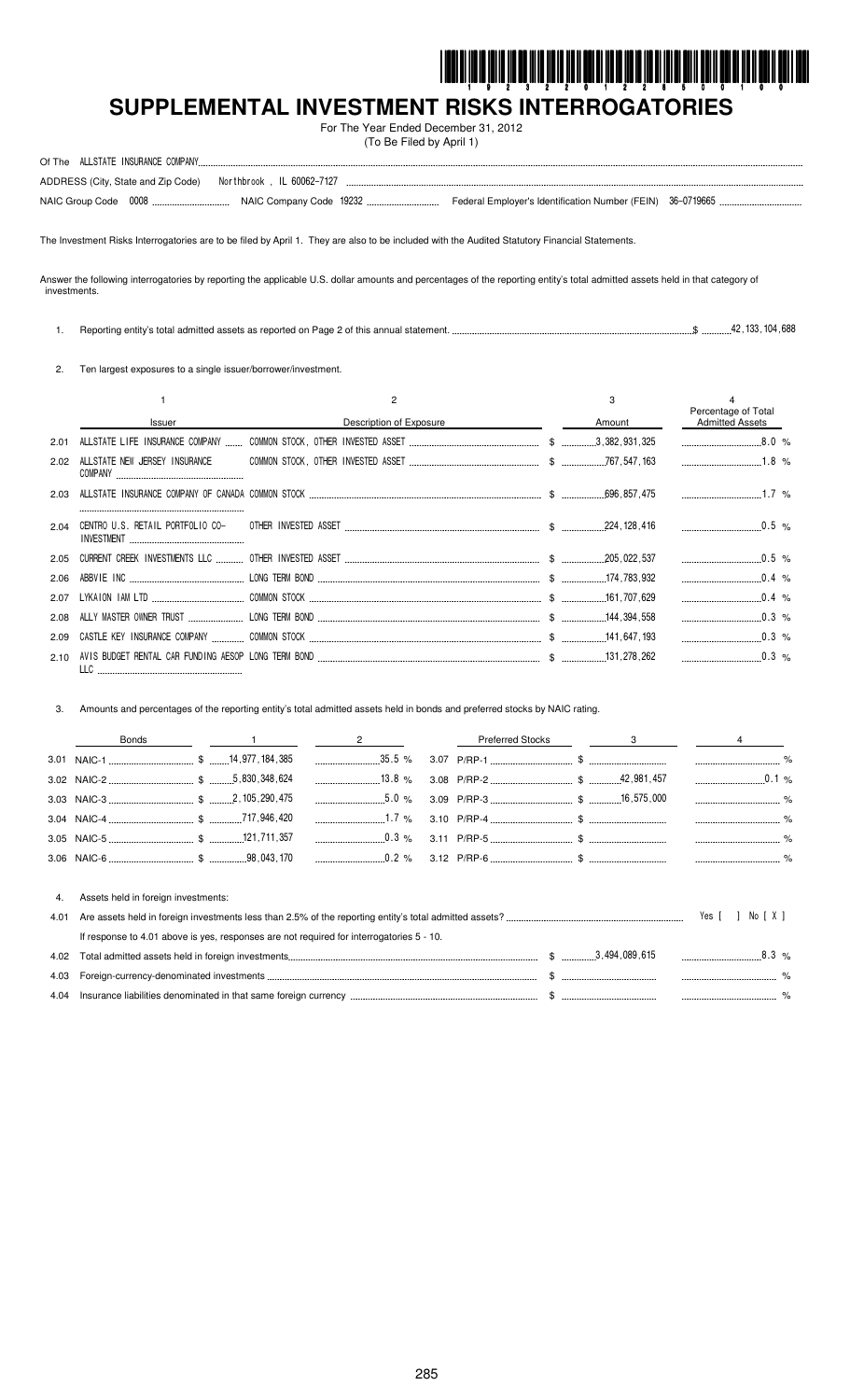5. Aggregate foreign investment exposure categorized by NAIC sovereign rating:

|       |                                                                                                             |                       | $\mathbf{1}$              | $\frac{2}{\sqrt{2}}$             |
|-------|-------------------------------------------------------------------------------------------------------------|-----------------------|---------------------------|----------------------------------|
| 5.01  |                                                                                                             |                       |                           | 6.8 %                            |
| 5.02  |                                                                                                             |                       |                           | $\frac{1}{2}$ 0.7 %              |
| 5.03  |                                                                                                             |                       |                           | 0.8 %                            |
| 6.    | Largest foreign investment exposures by country, categorized by the country's NAIC sovereign rating:        |                       |                           |                                  |
|       |                                                                                                             |                       | $\frac{1}{2}$             | $2 \left( \frac{1}{2} \right)$   |
|       | Countries rated NAIC - 1:                                                                                   |                       |                           |                                  |
| 6.01  |                                                                                                             |                       |                           |                                  |
| 6.02  |                                                                                                             |                       |                           | $1.1\%$                          |
|       | Countries rated NAIC - 2:                                                                                   |                       |                           |                                  |
| 6.03  |                                                                                                             |                       |                           | $\ldots$ 0.2 %                   |
| 6.04  |                                                                                                             |                       |                           | 0.2 %                            |
|       | Countries rated NAIC - 3 or below:                                                                          |                       |                           |                                  |
| 6.05  |                                                                                                             |                       |                           | $\ldots$ 0.7 %                   |
| 6.06  |                                                                                                             |                       |                           |                                  |
|       |                                                                                                             |                       | $\frac{1}{\sqrt{2}}$      | $\overline{\phantom{a}}$ 2       |
| 7.    |                                                                                                             |                       |                           | $\overline{\hspace{1.5cm}0.8}$ % |
|       |                                                                                                             |                       |                           |                                  |
| 8.    | Aggregate unhedged foreign currency exposure categorized by NAIC sovereign rating:                          |                       |                           |                                  |
|       |                                                                                                             |                       |                           |                                  |
| 8.01  |                                                                                                             |                       |                           |                                  |
| 8.02  |                                                                                                             |                       |                           |                                  |
| 8.03  |                                                                                                             |                       |                           | $\sim$ $\%$                      |
| 9.    | Largest unhedged foreign currency exposures by country, categorized by the country's NAIC sovereign rating: |                       |                           | $\frac{1}{2}$ $\frac{2}{2}$      |
|       | Countries rated NAIC - 1:                                                                                   |                       |                           |                                  |
| 9.01  |                                                                                                             |                       |                           | 0.2 %                            |
| 9.02  |                                                                                                             |                       |                           | $0.2$ %                          |
|       | Countries rated NAIC - 2:                                                                                   |                       |                           |                                  |
| 9.03  |                                                                                                             |                       |                           |                                  |
| 9.04  |                                                                                                             |                       |                           |                                  |
|       | Countries rated NAIC - 3 or below:                                                                          |                       |                           |                                  |
| 9.05  |                                                                                                             |                       |                           |                                  |
| 9.06  |                                                                                                             |                       |                           |                                  |
| 10.   | Ten largest non-sovereign (i.e. non-governmental) foreign issues:                                           |                       |                           |                                  |
|       |                                                                                                             |                       |                           |                                  |
|       | $\mathbf{1}$                                                                                                | $\mathbf{2}^{\prime}$ | 3                         | $\overline{4}$                   |
|       | Issuer                                                                                                      | NAIC Rating           |                           |                                  |
|       |                                                                                                             |                       | 516, 237, 299             |                                  |
|       |                                                                                                             |                       | $\$\quad$<br>.291,578,665 |                                  |
|       |                                                                                                             |                       |                           | $0.2\%$                          |
| 10.04 |                                                                                                             |                       |                           |                                  |
|       |                                                                                                             |                       |                           | 0.2 %                            |
| 10.06 | VODAFONE GROUP PLC                                                                                          |                       |                           | $0.2$ %                          |
| 10.07 |                                                                                                             |                       |                           | $\ldots$ 0.1 %                   |
|       |                                                                                                             |                       |                           | $\ldots$ 0.1 %                   |
| 10.09 |                                                                                                             |                       | $$$ 39,814,458            | $0.1 \%$<br>$0.1 \%$             |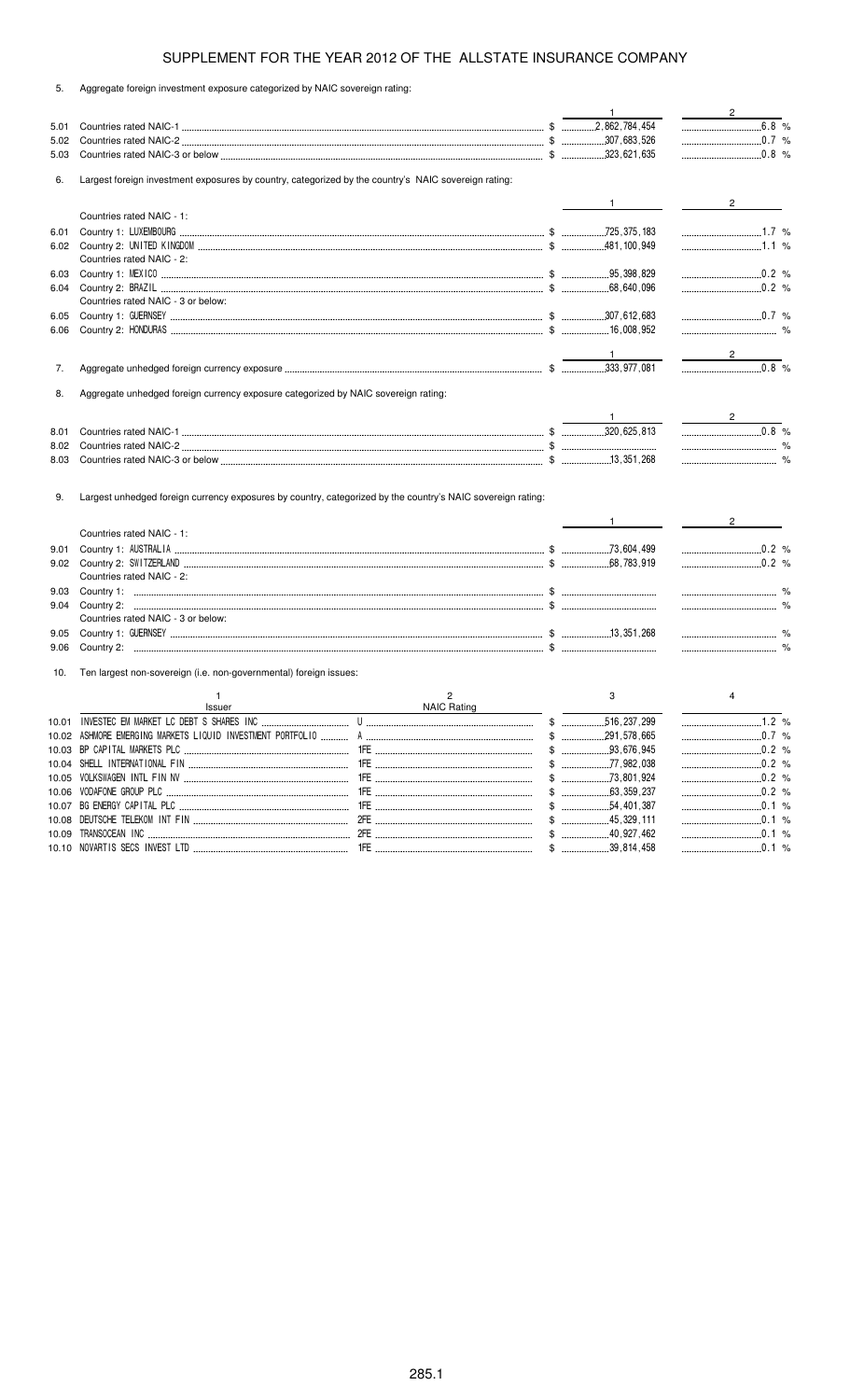| 11.   | Amounts and percentages of the reporting entity's total admitted assets held in Canadian investments and unhedged Canadian currency exposure:     |                |                    |
|-------|---------------------------------------------------------------------------------------------------------------------------------------------------|----------------|--------------------|
|       |                                                                                                                                                   |                |                    |
|       | If response to 11.01 is yes, detail is not required for the remainder of interrogatory 11.                                                        |                |                    |
|       |                                                                                                                                                   |                | $2^{\circ}$        |
|       |                                                                                                                                                   |                | $2.\overline{6}$ % |
|       |                                                                                                                                                   |                |                    |
|       |                                                                                                                                                   |                |                    |
| 11.05 |                                                                                                                                                   |                |                    |
| 12.   | Report aggregate amounts and percentages of the reporting entity's total admitted assets held in investments with contractual sales restrictions: |                |                    |
| 12.01 |                                                                                                                                                   |                |                    |
|       | If response to 12.01 is yes, responses are not required for the remainder of Interrogatory 12.                                                    |                |                    |
|       | <u> 1980 - Johann Stoff, deutscher Stoff, der Stoff, der Stoff, der Stoff, der Stoff, der Stoff, der Stoff, der S</u>                             |                |                    |
|       |                                                                                                                                                   |                | $3.4\%$            |
|       | Largest three investments with contractual sales restrictions:                                                                                    |                |                    |
|       |                                                                                                                                                   |                |                    |
|       |                                                                                                                                                   |                |                    |
|       |                                                                                                                                                   |                | $0.2\%$            |
| 13.   | Amounts and percentages of admitted assets held in the ten largest equity interests:                                                              |                |                    |
|       |                                                                                                                                                   |                | Yes [ ] No [ X ]   |
|       | If response to 13.01 above is yes, responses are not required for the remainder of Interrogatory 13.                                              |                |                    |
|       | 1.<br>Issuer                                                                                                                                      | $\overline{2}$ | 3                  |
|       |                                                                                                                                                   |                | $\overline{7.6\%}$ |
| 13.03 |                                                                                                                                                   |                | $1.7\%$            |
|       |                                                                                                                                                   |                |                    |
| 13.05 |                                                                                                                                                   |                |                    |
| 13.06 |                                                                                                                                                   |                | $\ldots$ 0.9 %     |
| 13.07 |                                                                                                                                                   |                |                    |
|       |                                                                                                                                                   |                | $0.4\%$            |
|       |                                                                                                                                                   |                |                    |
|       |                                                                                                                                                   |                |                    |
|       |                                                                                                                                                   |                | $\ldots$ 0.1 %     |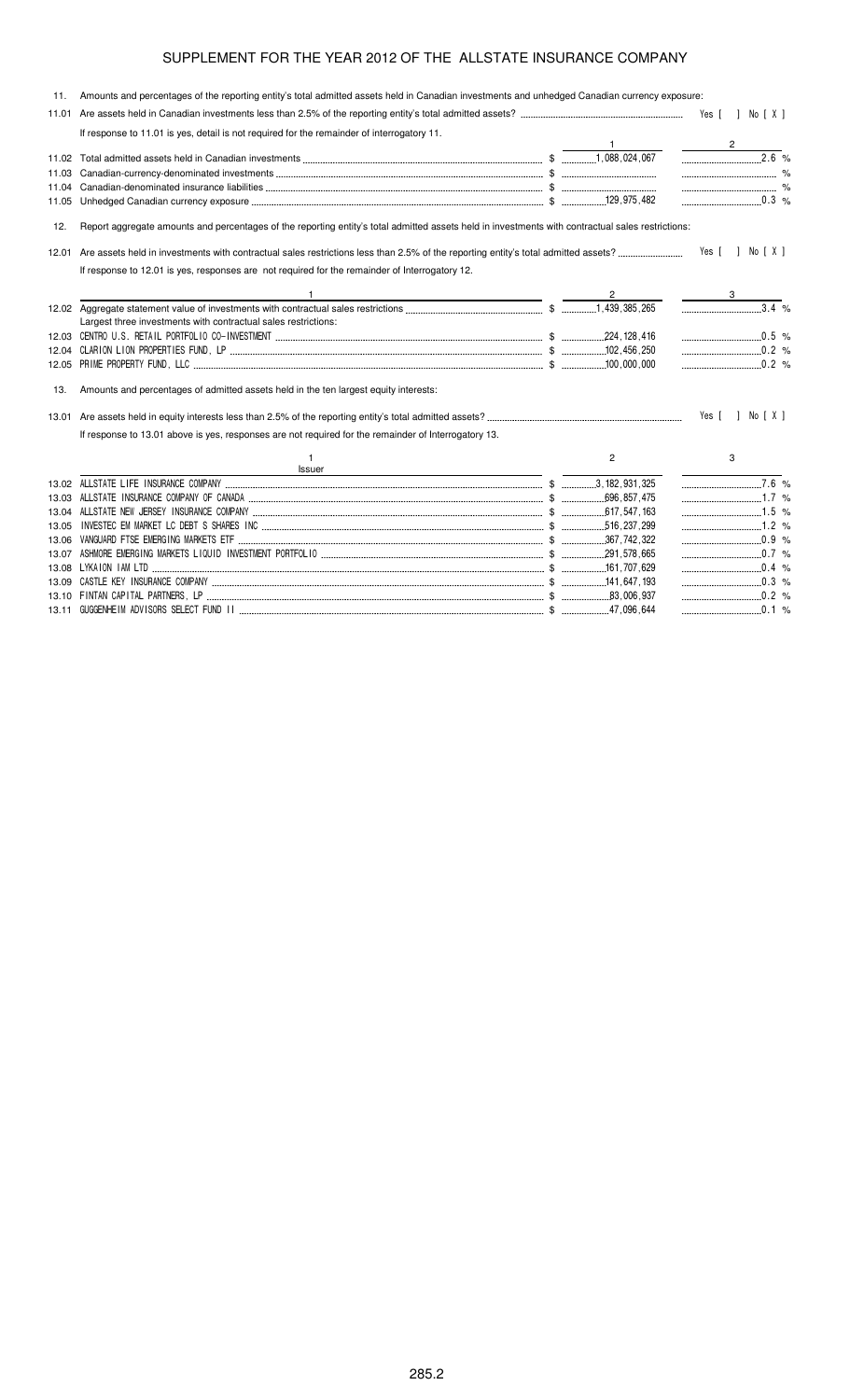| 14.   | Amounts and percentages of the reporting entity's total admitted assets held in nonaffiliated, privately placed equities: |                                |                  |                |  |
|-------|---------------------------------------------------------------------------------------------------------------------------|--------------------------------|------------------|----------------|--|
|       |                                                                                                                           |                                | Yes [ ] No [ X ] |                |  |
|       | If response to 14.01 above is yes, responses are not required for the remainder of Interrogatory 14.                      |                                |                  |                |  |
|       |                                                                                                                           |                                |                  |                |  |
|       | Largest three investments held in nonaffiliated, privately placed equities:                                               |                                |                  |                |  |
|       |                                                                                                                           |                                |                  |                |  |
|       |                                                                                                                           |                                |                  |                |  |
|       |                                                                                                                           |                                |                  |                |  |
| 15.   | Amounts and percentages of the reporting entity's total admitted assets held in general partnership interests:            |                                |                  |                |  |
| 15.01 |                                                                                                                           |                                | Yes [ X ] No [ ] |                |  |
|       | If response to 15.01 above is yes, responses are not required for the remainder of Interrogatory 15.                      | $2 \left( \frac{1}{2} \right)$ |                  |                |  |
|       | Largest three investments in general partnership interests:                                                               |                                |                  |                |  |
| 15.03 |                                                                                                                           |                                |                  |                |  |
| 15.04 |                                                                                                                           |                                |                  |                |  |
| 15.05 |                                                                                                                           |                                |                  |                |  |
| 16.   | Amounts and percentages of the reporting entity's total admitted assets held in mortgage loans:                           |                                |                  |                |  |
| 16.01 |                                                                                                                           |                                | Yes [ X ] No [   | $\blacksquare$ |  |
|       | If response to 16.01 above is yes, responses are not required for the remainder of Interrogatory 16 and Interrogatory 17. |                                |                  |                |  |
|       | Type (Residential, Commercial, Agricultural)                                                                              | 2                              | 3                |                |  |
| 16.02 |                                                                                                                           |                                |                  |                |  |
| 16.03 |                                                                                                                           |                                |                  |                |  |
| 16.04 |                                                                                                                           |                                |                  |                |  |
| 16.05 |                                                                                                                           |                                |                  |                |  |
| 16.06 |                                                                                                                           |                                |                  |                |  |
| 16.07 |                                                                                                                           |                                |                  |                |  |
| 16.08 |                                                                                                                           |                                |                  |                |  |
| 16.09 |                                                                                                                           |                                |                  |                |  |

16.10 \$ % 16.11 \$ %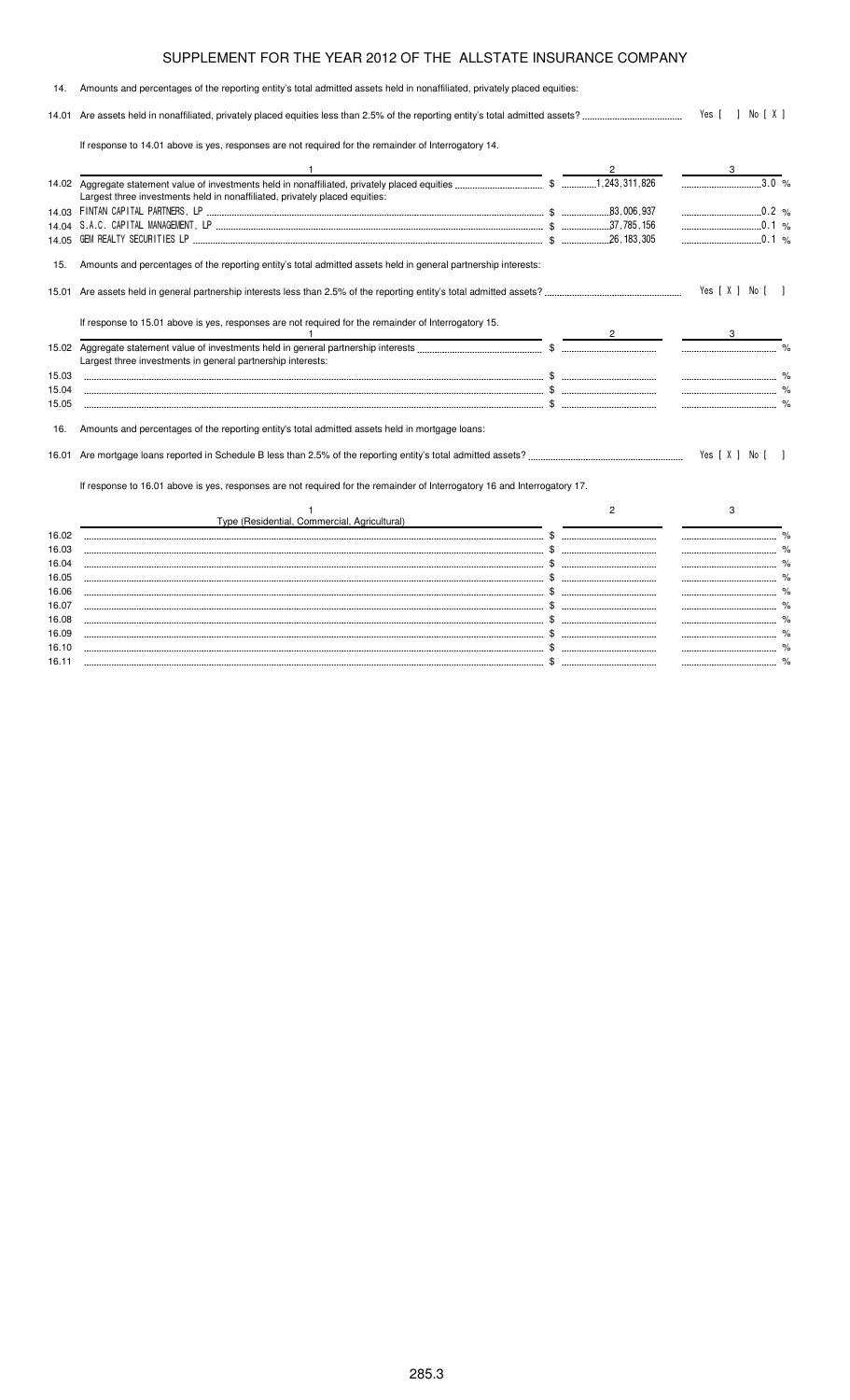Amount and percentage of the reporting entity's total admitted assets held in the following categories of mortgage loans:

|       | Amount and percentage of the reporting entity's total admitted assets held in the following categories of mongage loans.                                                                                                           |                                                                             |   | Loans        |                  |      |
|-------|------------------------------------------------------------------------------------------------------------------------------------------------------------------------------------------------------------------------------------|-----------------------------------------------------------------------------|---|--------------|------------------|------|
|       |                                                                                                                                                                                                                                    |                                                                             |   |              |                  |      |
| 16.13 |                                                                                                                                                                                                                                    | $\mathbb{S}$ . The contract of $\mathbb{S}$ is the contract of $\mathbb{S}$ |   |              |                  |      |
| 16.14 |                                                                                                                                                                                                                                    |                                                                             |   |              |                  |      |
| 16.15 |                                                                                                                                                                                                                                    |                                                                             |   |              |                  |      |
| 16.16 |                                                                                                                                                                                                                                    |                                                                             |   |              |                  |      |
| 17.   | Aggregate mortgage loans having the following loan-to-value ratios as determined from the most current appraisal as of the annual statement date:                                                                                  |                                                                             |   |              |                  |      |
|       | Residential<br>Commercial                                                                                                                                                                                                          |                                                                             |   | Agricultural |                  |      |
|       | Loan to Value<br>$\mathbf{1}$<br>$\mathbf{2}$<br>3<br>4                                                                                                                                                                            |                                                                             | 5 |              | 6                |      |
|       |                                                                                                                                                                                                                                    |                                                                             |   |              |                  |      |
|       |                                                                                                                                                                                                                                    |                                                                             |   |              |                  |      |
|       |                                                                                                                                                                                                                                    |                                                                             |   |              |                  |      |
|       |                                                                                                                                                                                                                                    |                                                                             |   |              |                  |      |
|       |                                                                                                                                                                                                                                    |                                                                             |   |              |                  |      |
| 18.   | Amounts and percentages of the reporting entity's total admitted assets held in each of the five largest investments in real estate:                                                                                               |                                                                             |   |              | Yes [ X ] No [ ] |      |
|       | If response to 18.01 above is yes, responses are not required for the remainder of Interrogatory 18.<br>Largest five investments in any one parcel or group of contiguous parcels of real estate.<br>Description<br>$\overline{1}$ | $\mathbf{2}$                                                                |   |              | 3                |      |
| 18.02 |                                                                                                                                                                                                                                    |                                                                             |   |              |                  | $\%$ |
| 18.03 |                                                                                                                                                                                                                                    |                                                                             |   |              |                  |      |
| 18.04 |                                                                                                                                                                                                                                    |                                                                             |   |              |                  |      |
| 18.05 |                                                                                                                                                                                                                                    |                                                                             |   |              |                  |      |
| 18.06 |                                                                                                                                                                                                                                    |                                                                             |   |              |                  |      |
| 19.   | Report aggregate amounts and percentages of the reporting entity's total admitted assets held in investments held in mezzanine real estate loans:                                                                                  |                                                                             |   |              |                  |      |
| 19.01 |                                                                                                                                                                                                                                    |                                                                             |   |              | Yes [X ] No [ ]  |      |
|       | If response to 19.01 is yes, responses are not required for the remainder of Interrogatory 19.                                                                                                                                     |                                                                             |   |              |                  |      |
|       | Largest three investments held in mezzanine real estate loans:                                                                                                                                                                     |                                                                             |   |              |                  |      |
| 19.03 |                                                                                                                                                                                                                                    |                                                                             |   |              |                  |      |
| 19.04 |                                                                                                                                                                                                                                    |                                                                             |   |              |                  |      |
| 19.05 |                                                                                                                                                                                                                                    |                                                                             |   |              |                  |      |